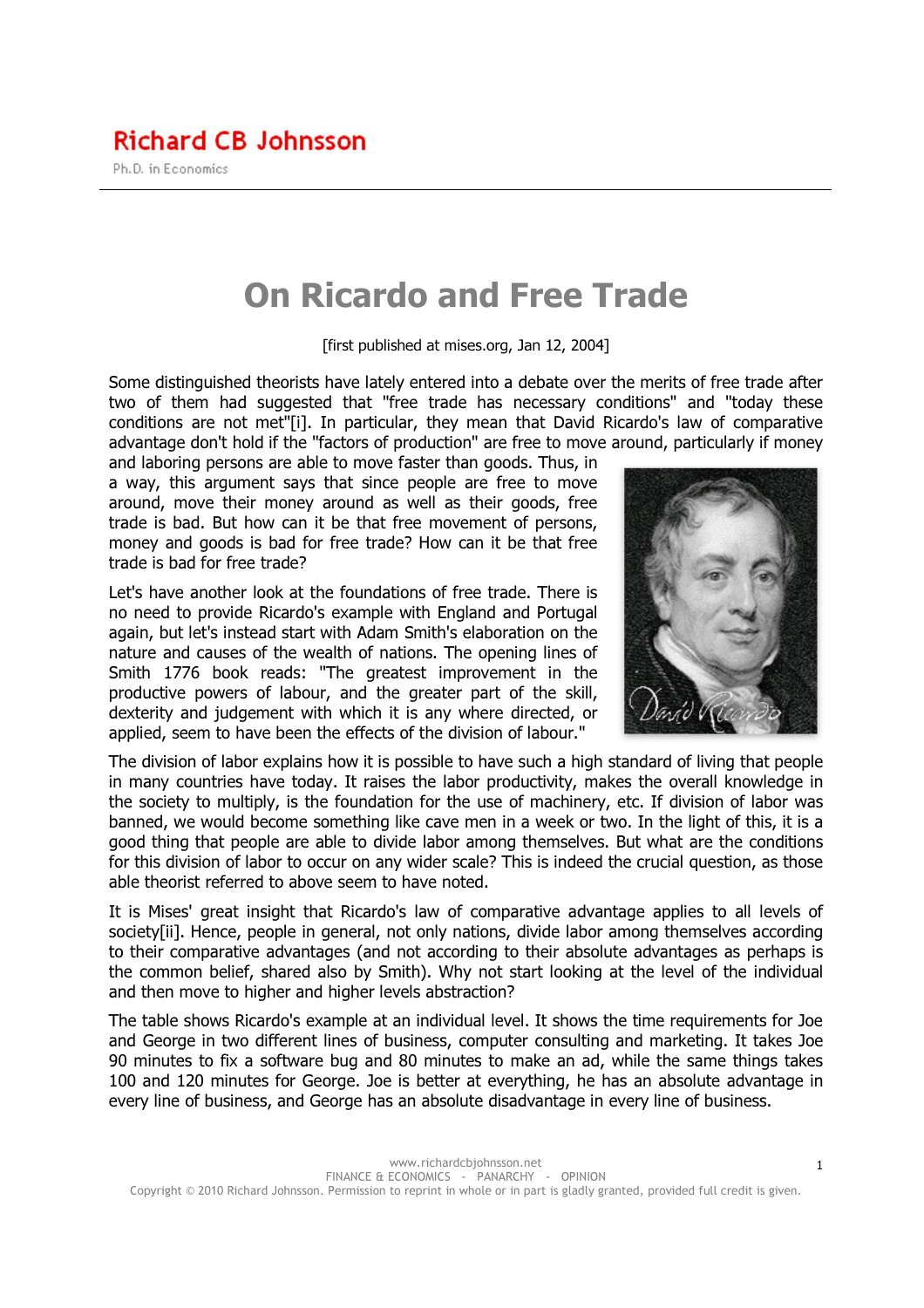Ph.D. in Economics

Absolute and comparative advantages. Time requirements in minutes.

|                             |       | Joe        | George      |
|-----------------------------|-------|------------|-------------|
| Computer consulting - 1 bug | takes | 90 minutes | 100 minutes |
| Marketing consulting - 1 ad | takes | 80 minutes | 120 minutes |

Despite this, Joe will find it worth-while to associate with George. On his own, Joe would be able to make 1.125 ads for every bug or 0.889 bugs fixed for every ad, while George on his own get 1.200 average bugs fixed for every ad or 0.833 ads per bug fixed. Joe fixes more bugs in terms of finished ads than George, as 1.125>0.833, while George makes more ads in terms of fixed bugs than Joe, as 1.200>0.889. By specializing and trading, both will benefit.

Moreover, if they fixed 2 bugs and made 2 ads in 390 minutes without trading, they now could fix 2,125 bugs and make 2,200 ads by trading, while each of them worked as much as before. Labor productivity and overall output would increase.

All this is because George has a comparative advantage in making ads. He can thus out-compete Joe in at least one activity, in this case in marketing. Both parties are better off in the free competition. In a monetary economy, money being a prerequisite for advanced division of labor, Ricardo's principle, applied on the individual level, boils down to this condition[iii]

buyer's hourly income  $_{\rm activity\,B}$ producer's time activity A producer's hourly income activity A buyer's time activity A

We can call this the division of labor condition and it is a condition that has to be fulfilled for trade to take place. The left hand side of (1) gives in the numerator the hourly money income of a potential buyer of some service in his ordinary line of work (activity B) and in the denominator the hourly money income of the producer of the same service (activity A). We can call the left hand side 'the relative income'. The right hand side of (1) gives in the numerator the time necessary for the potential producer to perform the work (activity A), while the denominator gives the time needed for the potential buyer in case he performed the service (activity A) himself. We can call this 'the relative productivity'. Thus, for the division of labor to occur, the relative income must exceed the relative productivity.

A more intuitively appealing way to say the same thing could be found by simply multiplying both sides by the respective denominators. We then have on the left hand side the potential buyer's hourly income in his ordinary work, times the time needed to perform the work by himself. On the right hand side, we simply have the time times the cost of the producer. Stated in this way, the division of labor condition simply tells us that the labor will be divided whenever the alternative cost of performing a task oneself exceeds the price offered by the other party.[iv]

This condition tells us that Joe's hourly income must be at least 50 percent higher if George is to make it in marketing. If we assume that George's hourly income is \$10, Joe's hourly income must exceed \$15, let's say it is \$16. In this way the division of labor condition is fulfilled, since the relative income of 1.60 exceeds the relative productivity of 1.50. This implies that the price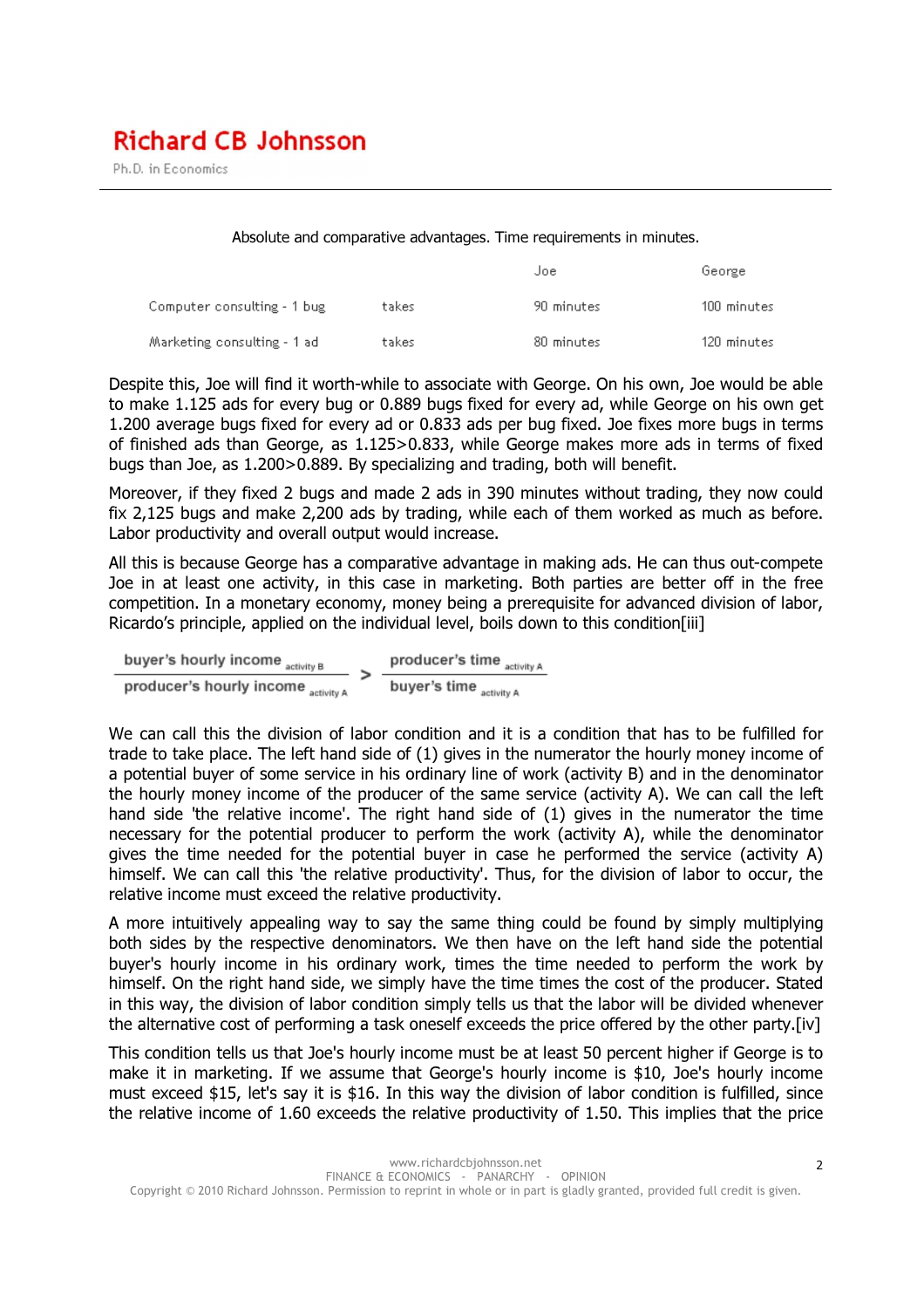## **Richard CB Johnsson**

Ph.D. in Economics

George asks is 120 minutes\*\$10/hour=\$20, while the implied alternative cost for Joe amounts to 80 minutes\*\$16/hour=\$21.3. If the relative income exceeds the relative productivity in this manner the division of labor takes place. At the same time, if the relative income adjusts so that George can use his comparative advantage, also the absolute disadvantage of George disappears. If the relative income was equal or lower than 1,50, George would lose both his comparative advantage and all that would remain would be absolute disadvantages in all kinds of work.

This example might seem a bit special, with only two persons and all, but the fact is that only an extreme few of us have an absolute advantage at anything, at least for any longer period of time, while almost all of us have to rely on our comparative advantages to make a living. This means that from the perspective of the less productive George, the more productive Joe could as well represent the entire population on earth.[v]

The possibility to specialize according to one's comparative advantage is a prerequisite for the existence of a society with a considerable amount of division of labor. "[M]an becomes a social being not in sacrificing his own concerns for the sake of a mythical Moloch, society, but in aiming at an improvement in his own welfare.", wrote Mises (Human Action, s. 160). It is the comparative advantages that explain why people find it worth associating with each other. The comparative advantages are the glue of society. The only condition is that each and every one of us is allowed to work at the money income necessary to find, use and maintain a comparative advantage. This holds at every level of society, across international borders. This includes moving yourself, your goods or your money wherever it takes in order to find the comparative advantage of the moment.

I find the argument that Ricardo's great principle doesn't hold because money or persons move around more easily than goods strange. Although logistics is important in actual trade, I can't see what logistics has to do with the principle. Moreover, saying that Ricardo's law only is applicable without production factor mobility, amounts to something like locking Joe and George into their rooms as a condition for them to be allowed to trade freely (via a hole in the door). Perhaps factor mobility is not a good thing for states, armed with things like GDP measures, but surely no one equates the State with Society, and certainly not those fine theorists referred to above?

Another thing that makes me a bit puzzled is to hear an American claim that back in Ricardo's days, major factor's of production, like persons couldn't move around (I think we can agree that factors like soil, climate and geography couldn't, but it seems to be more than a coincidence that those "conditions" holds today as well). That makes me wonder if my history teacher lied to me, because I had the impression that millions of people moved around the globe at that time, that hard money like gold or silver was shipped around the globe and that the shipment of goods was considerable in relation to what was actually produced. Old teacher Carsten told me that a third of the Swedish population left for the U.S. in the 1800's, after selling their land (making it worth less), but perhaps my memory is wrong. Anyhow, I didn't know that I was allowed to move anywhere outside of the EU, without asking for a hard-to-get permission, so I must also have missed something about the so free mobility of people. I suppose it would not be likely that a third of the Swedes would get a green card today, would it?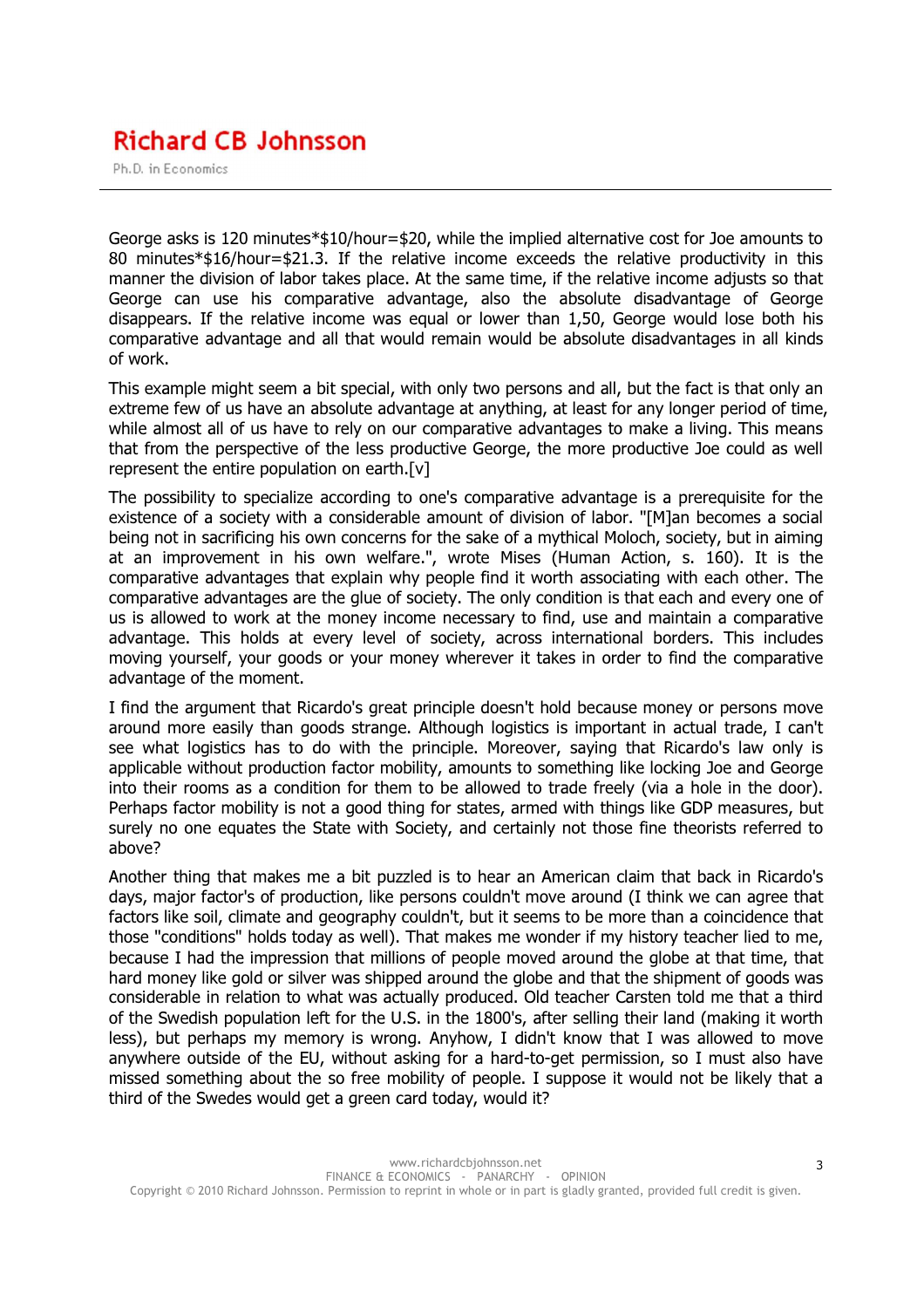## **Richard CB Johnsson**

Ph.D. in Economics

Taken on a national level, it is of course not possible for all countries to have absolutes advantages in all possible trades at the same time. It is not possible for a single country to have absolute disadvantages in all lines of business if there is free movement for persons, money and goods, because there would always be a comparative advantage in some line of business, for some persons or group of person, like a company. Thus, with free movement of labor, money and goods, there will always be some comparative advantages to explore.

The only condition necessary for Ricardo's principle to hold is that the division of labor condition at is fulfilled. It is a necessary condition both for international and national trade, indeed, all trade. This division of labor condition clearly is severely violated today, by the way of taxes, tariffs, regulations, national money monopolies and other Government devices, but that still has not been enough to stop people from trading for mutual benefit. However, this massive intervention does not make Ricardo's principle invalid, it only tells us that if there are no comparative advantages, free trade is the solution. The only condition for free trade is freedom to trade. I suggest giving the Nobel Prize to Ricardo (despite the detail about not being alive) for showing that free trade applies everywhere, at all levels of society, at all times. It is universally valid. For Joe and George, for Charles and Paul as well as for the U.S. and India.

#### Endnotes

[i] See an articleby Mr. Charles Schumer and Mr. Paul Craig Roberts, replies first by Mr. George Reisman and next by Mr. Joseph Salerno, and an answer again by Mr. Paul Craig Roberts.

[ii] Human Action, pp.159-63.

[iii] For more on that, see for example a preliminary draft of a paper of mine called "Taxes, Comparative Advantages and the Division of Labor".

[iv] It is also important to note that the sign has to be a strict inequality if we are to find any more advanced division of labor. This can be seen by returning to the example above, where we had that Joe is 50 percent more productive than George when it comes to marketing, i.e. the relative productivity was 1,50. For George to be sure to be able to use his comparative advantage in marketing, his total income has to be adjusted so that she will be able to perform the work at a lower cost than Joe would, taking into account the fact that it takes his a longer time to make an ad. This means that Joes hourly income must be at least 50 percent higher than George's if George is to be sure to be able to use his comparative advantage. This follows from the fact that if the income was exactly 50 percent higher, Joe would be indifferent between doing the work himself or buying it from George, a situation not very comforting for George. She would definitely be better of if Joe would be strictly better off by dividing the labor. However, this is not enough, this is not what the left hand side of (1) tells us. It is also necessary that the hourly income that Joe gets in computer consulting strictly exceeds the hourly she could get in marketing. Thus, we have two separate reasons for why it has to be a strict inequality in (1) if we are to be sure that the labor is divided and George to be able to use his comparative advantage. In this way, we also see why the difference in productivity between people tends to lead to differences in hourly income (as well as total income).